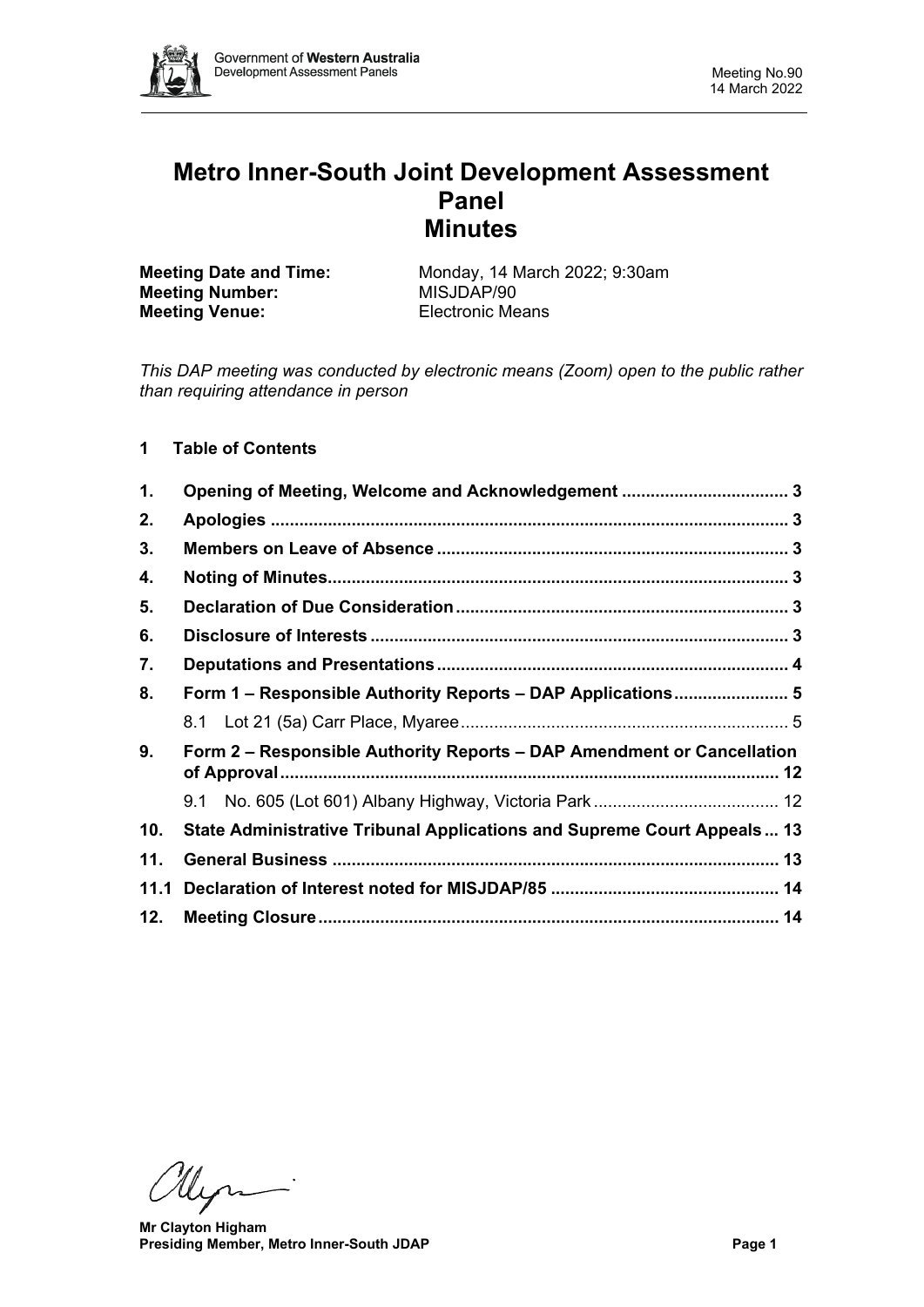

# **Attendance**

# **DAP Members**

Mr Clayton Higham (Presiding Member) Ms Rachel Chapman (Deputy Presiding Member) Mr John Syme (A/Third Specialist Member)

*Item 8.1* Cr Nicholas Pazolli (Local Government Member, City of Melville) Cr Matthew Woodall (Local Government Member, City of Melville)

*Item 9.1* Cr Luana Lisandro (Local Government Member, Town of Victoria Park) Cr Vicki Potter (Local Government Member, Town of Victoria Park)

## **Officers in attendance**

*Item 8.1* Mr Gavin Davey (City of Melville) Mr Peter Prendergast (City of Melville)

*Item 9.1* Mr Michael Clare (Town of Victoria Park) Mr Robert Cruickshank (Town of Victoria Park)

## **Minute Secretary**

Mr Christopher Dodson (DAP Secretariat)

## **Applicants and Submitters**

*Item 8.1* Mr Dylan Wray (element) Mr Phil Oates (Form Property) Ms Kerry Kyriakacis (Kyria Design)

#### **Members of the Public / Media**

Nil

There was 1 member of the public in attendance.

llyn

 **Mr Clayton Higham Presiding Member, Metro Inner-South JDAP Page 2**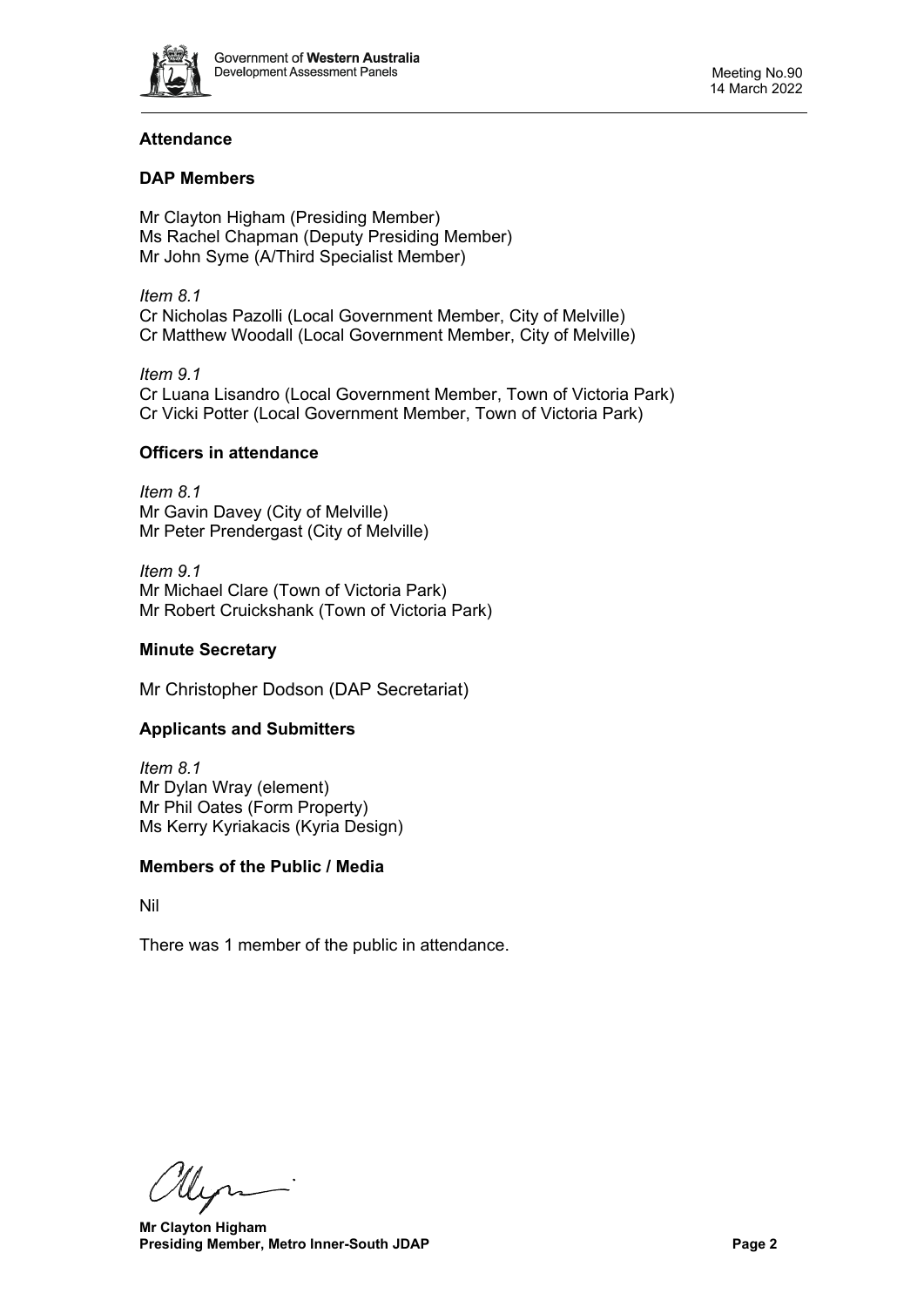

## <span id="page-2-0"></span>**1. Opening of Meeting, Welcome and Acknowledgement**

The Presiding Member declared the meeting open at 9:33am on 14 March 2022 and acknowledged the traditional owners and paid respect to Elders past and present of the land on which the meeting was being held.

The Presiding Member announced the meeting would be run in accordance with the DAP Standing Orders 2020 under the *Planning and Development (Development Assessment Panels) Regulations 2011.*

#### **1.1 Announcements by Presiding Member**

The Presiding Member advised that in accordance with Section 5.16 of the DAP Standing Orders 2020 which states *'A person must not use any electronic, visual or audio recording device or instrument to record the proceedings of the DAP meeting unless the Presiding Member has given permission to do so.',* the meeting would not be recorded.

In response to the COVID-19 situation, this meeting was convened via electronic means (Zoom). Members were reminded to announce their name and title prior to speaking.

#### <span id="page-2-1"></span>**2. Apologies**

Mr Peter Lee (Third Specialist Member)

#### <span id="page-2-2"></span>**3. Members on Leave of Absence**

Nil.

#### <span id="page-2-3"></span>**4. Noting of Minutes**

DAP members noted that signed minutes of previous meetings are available on the [DAP website.](https://www.dplh.wa.gov.au/about/development-assessment-panels/daps-agendas-and-minutes)

#### <span id="page-2-4"></span>**5. Declaration of Due Consideration**

The Presiding Member noted that an addendum to the agenda was published to include details of a DAP direction for further information and responsible authority response in relation to Item 8.1, received on 10 March 2022 and 11 March 2022.

All members declared that they had duly considered the documents.

#### <span id="page-2-5"></span>**6. Disclosure of Interests**

The Presiding Member noted that a Declaration of Interest for MISJDAP/85 was published to the Agenda and is to be noted at Item 11.1.

 **Mr Clayton Higham Presiding Member, Metro Inner-South JDAP Page 3 Page 3**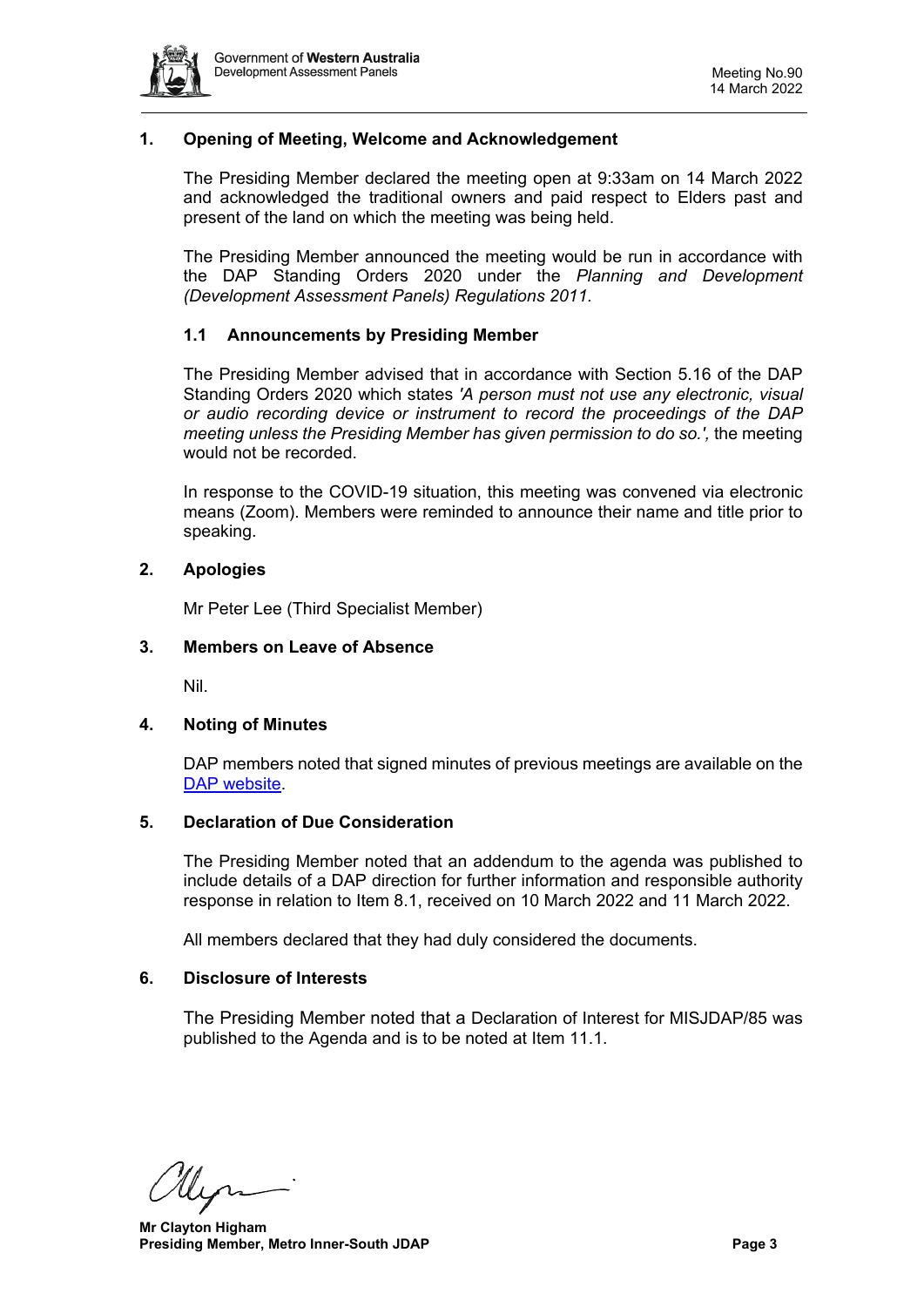

# **PROCEDURAL MOTION**

**Moved by:** Ms Rachel Chapman **Seconded by:** Mr John Syme

That the application at Item 9.1 be heard prior to the application at Item 8.1.

# **The Procedural Motion was put and CARRIED UNANIMOUSLY.**

**REASON: The panel considered that item 9.1 could be dealt with expeditiously saving the members and staff associated with the item a possible lengthy wait time while item 8.1 was considered.**

*Cr Nicholas Pazolli left the panel at 9:38am. Cr Matthew Woodall left the panel at 9:38am.*

*Cr Luana Lisandro joined the panel at 9:38am. Cr Vicki Potter joined the panel at 9:38am.*

#### <span id="page-3-0"></span>**7. Deputations and Presentations**

**7.1** The Town of Victoria Park addressed the DAP in relation to the application at Item 9.1 and responded to questions from the panel.

#### *The presentation at Item 7.1 was heard prior to the application at Item 9.1.*

- **7.2** Mr Dylan Wray (element) addressed the DAP in support of the recommendation for the application at Item 8.1 and responded to questions from the panel.
- **7.3** The City of Melville addressed the DAP in relation to the application at Item 8.1 and responded to questions from the panel.

## *The presentations at Items 7.2 - 7.3 were heard prior to the application at Item 8.1.*

*Cr Nicholas Pazolli joined the panel at 9:51am. Cr Matthew Woodall joined the panel at 9:51am.*

llyn-

 **Mr Clayton Higham Presiding Member, Metro Inner-South JDAP Page 4 Page 4**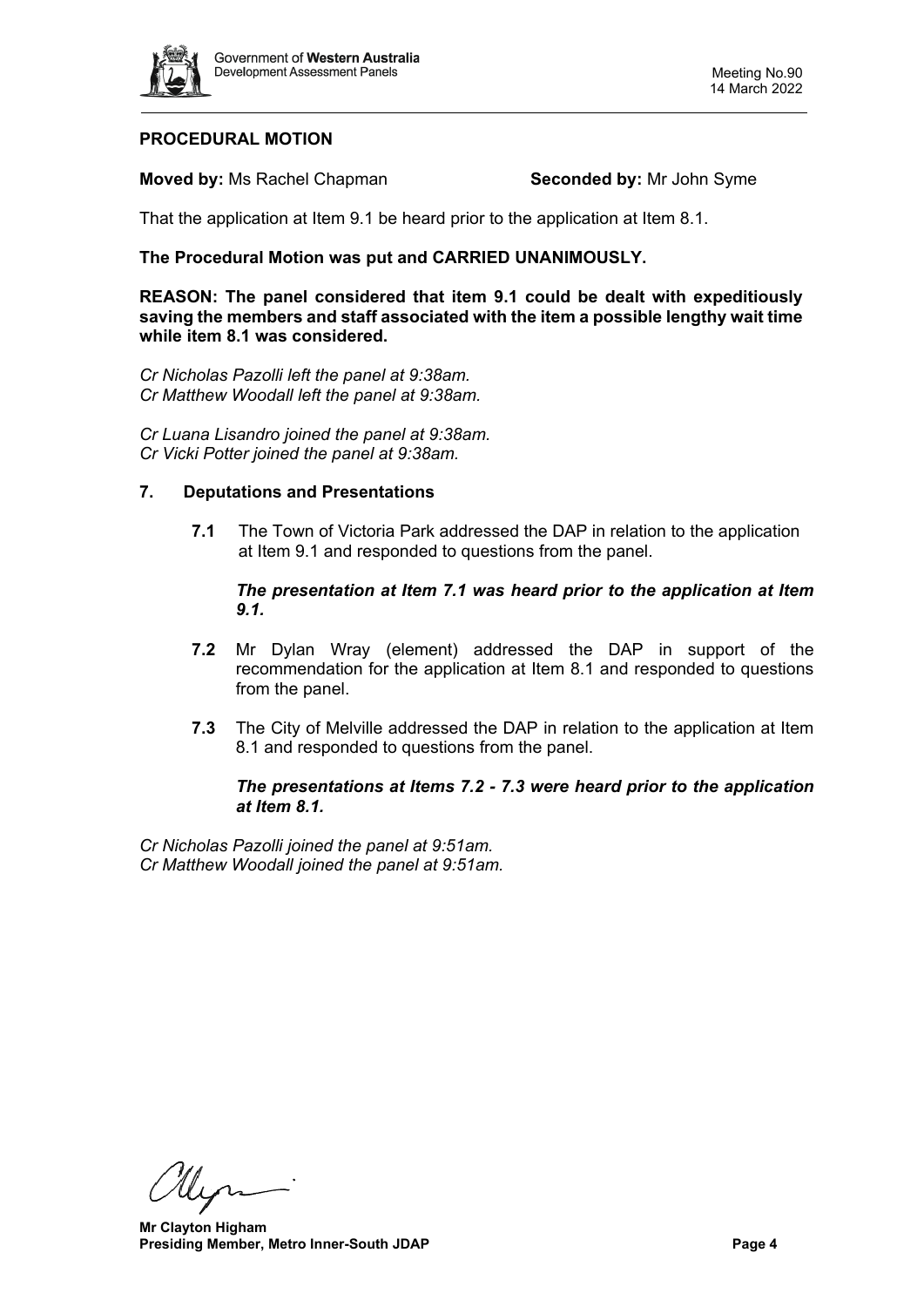

# <span id="page-4-0"></span>**8. Form 1 – Responsible Authority Reports – DAP Applications**

## <span id="page-4-1"></span>**8.1 Lot 21 (5a) Carr Place, Myaree**

Development Description: Proposed Motor Vehicle Sales And Motor Vehicle Repair Centre Applicant: Mr Dylan Wray, Element Owner: Quattro Automotive Responsible Authority: City of Melville DAP File No: DAP/21/02128

#### **REPORT RECOMMENDATION**

*The following administrative change was made to the preamble:*

*Approve DAP Application reference DAP/21/02128 and accompanying plans (Site Plan DA. 101, Lower Ground Floor DA.102, First Floor DA.103, Elevations DA. 104, Cross Section DA.105 Perspectives DA.106, and Landscape Plan Rev. C) in accordance with Clause 68 of Schedule 2 (Deemed Provisions) of the Planning and Development (Local Planning Schemes) Regulations 2015 and the provisions of the City of Melville Scheme Local Planning Scheme No. 6, subject to the following conditions:*

*The Report Recommendation provided by The City of Melville on March 11 2022 as part of a R13 Direction (Request for Further Information) was accepted as the substantive motion.*

#### **Moved by:** Ms Rachel Chapman **Seconded by:** Mr John Syme

*With the agreement of the mover and seconder the following amendments were made to the report recommendation;*

(i) That Condition No.2 be deleted and the remaining conditions be renumbered accordingly.

**REASON: As there was no reason provided to support a reduced approval period, the panel were of the opinion that the default under the Regulations should apply (being 4 years).** 

It is recommended that the Metro Inner-South JDAP resolves to:

1. **Approve** DAP Application reference DAP/21/02128 and accompanying plans (Site Plan DA. 101, Lower Ground Floor DA.102, First Floor DA.103, Elevations DA. 104, Cross Section DA.105 Perspectives DA.106, and Landscape Plan Rev. C) in accordance with Clause 68 of Schedule 2 (Deemed Provisions) of the *Planning and Development (Local Planning Schemes) Regulations 2015* and the provisions of the City of Melville Scheme Local Planning Scheme No. 6, subject to the following conditions:

 **Mr Clayton Higham Presiding Member, Metro Inner-South JDAP Page 5 Page 5**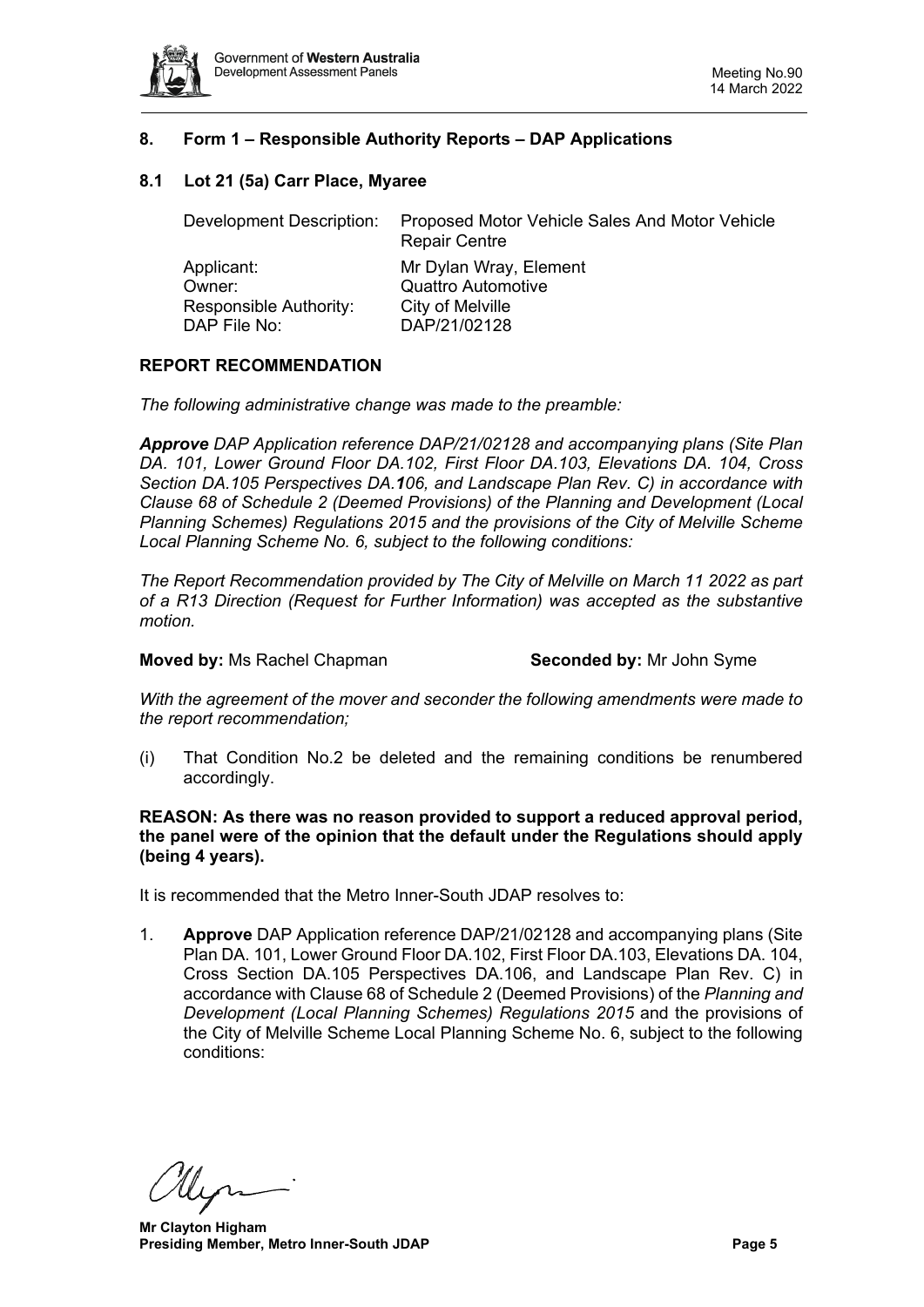

# **Conditions**

- 1. Pursuant to clause 26 of the Metropolitan Region Scheme, this approval is deemed to be an approval under clause 24(1) of the Metropolitan Region Scheme.
- 2. The development the subject of this approval must comply with the approved plans at all times unless otherwise approved in writing by the City of Melville or the Joint Development Assessment Panel.
- 3. All stormwater generated on site is to be retained on site to the satisfaction of the City. Prior to the commencement of development, a stormwater design plan, prepared by a suitably qualified civil engineer, is to be submitted demonstrating the development can accommodate an ARI of 1 in 100 year for a 24 hour storm duration for the written approval of the City.
- 4. In accordance with City of Melville Local Planning Policy LPP 2.1 Non-Residential Development, the removal of, or permanent covering of showroom windows and openings and the use of reflective or heavily tinted glazing at ground floor level is not permitted.
- 5. Prior to the initial occupation of the development, all vehicle and bicycle parking bays, manoeuvring areas and points of ingress and egress shall be provided in accordance with the approved plans and AS/NZS 2890.1:2004, to the satisfaction of the City and shall be retained for the life of the development.
- 6. The exterior colours, materials and finishes of the development shall align with the details shown on the approved Development Plans unless otherwise approved in writing by the City.
- 7. Any roof mounted or freestanding plant or equipment shall be located and/or screened so as not to be visible from the surrounding streets prior to the initial occupation of the development to the satisfaction of the City.
- 8. Where a driveway meets the street, walls or fencing within sight line areas are to meet the requirements contained under clause 8.7 of Local Planning Policy *LPP2.1 Non-Residential Development*, to the satisfaction of the City.
- 9. A Construction Management Plan is to be prepared by the applicant and submitted to the City for approval at least 30 days prior to lodging a Building Application. The Construction Management Plan shall detail how the construction of the development will be managed including the following:
	- public safety and site security;
	- hours of operation;
	- noise and vibration controls;
	- air and dust management;
	- stormwater, groundwater and sediment control;
	- waste and material disposal;
	- Traffic Management Plans prepared by an accredited personnel for the various phases of the construction, including any proposed road closures;
	- the parking arrangements for employees, contractors and sub-contractors;
	- on-site delivery times and access arrangements;

 **Mr Clayton Higham Presiding Member, Metro Inner-South JDAP Page 6 Page 6**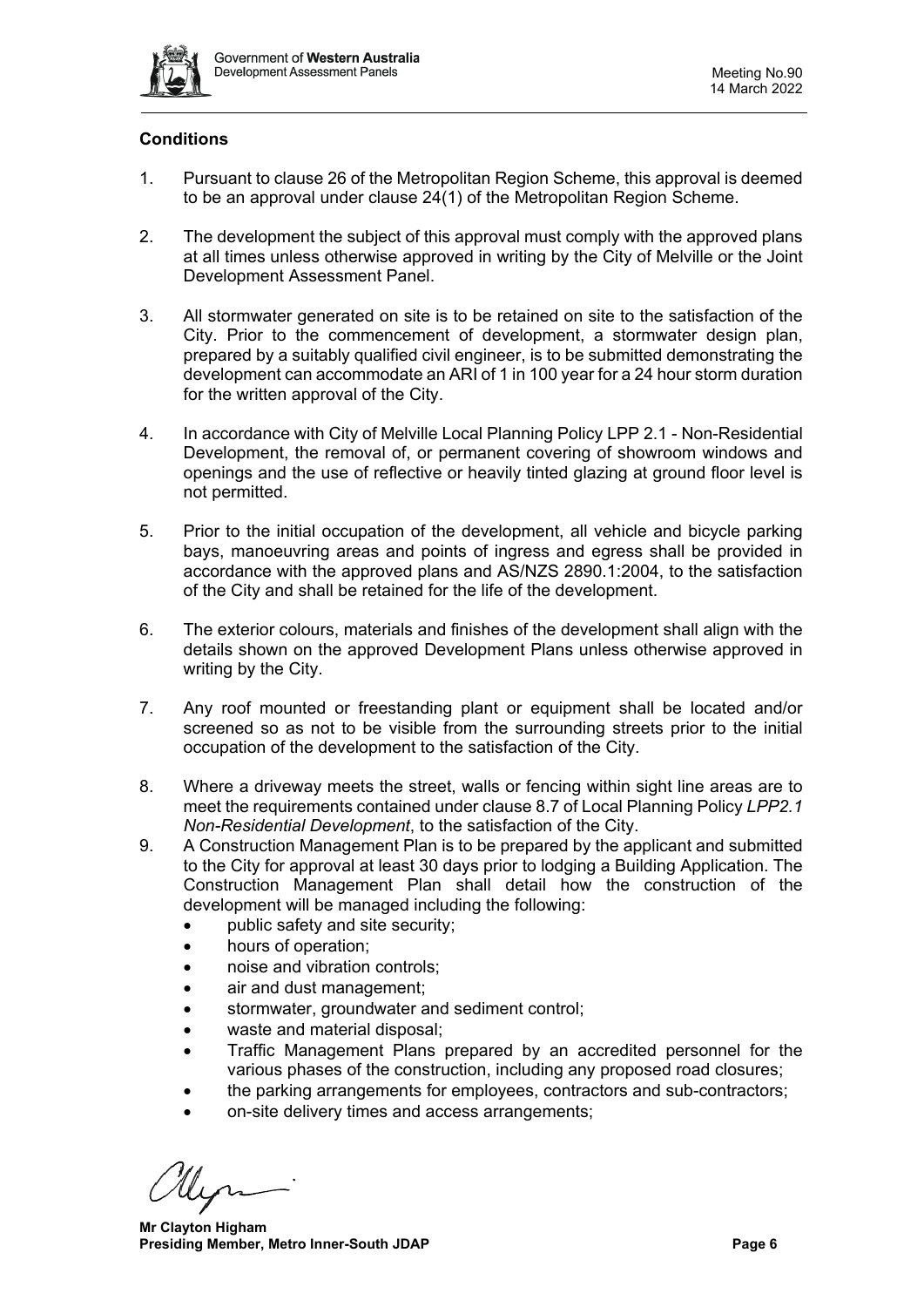

- the storage of materials and equipment on site (no storage of materials on the verge will be permitted);
- the contact details of the site supervisor and details of the complaints handling process to be put in place. and
- any other matters likely to impact upon the surrounding properties or road reserve.

Once approved, the development is to be constructed in accordance with the Construction Management Plan to the satisfaction of the City. The approved Construction Management Plan may be made publicly available.

- 10. In accordance with Local Planning Policy LPP1.4 Provision of Art in Development Proposals, prior to the commencement of development, a public art proposal shall be submitted to and approved in writing by the City in consultation with the City's Public Art Panel. Once approved, the public art shall be installed prior to the initial occupation of the development and thereafter be maintained for the life of the development to the satisfaction of the City. In lieu of provision of art on site, a cash in lieu contribution may be made as per LPP 1.4.
- 11. Prior to commencement of development, a detailed landscaping and reticulation plan for the subject site and the road verge(s) adjacent to the site shall be submitted to and approved in writing by the City. The landscaping plan is to include proposed details of (but is not limited to):
	- (a) The location, number and type of proposed trees and shrubs including planter size and planting density;
	- (b) Any lawns to be established;
	- (c) Any existing vegetation and/or landscaped areas to be retained; and
	- (d) Any verge treatments
	- (e) Landscaping along the development's Leach Highway frontage must be limited to plant species with a maximum mature height of 1 metre.

The approved landscaping and reticulation plan shall be fully implemented within the first available planting season after the initial occupation of the development and maintained thereafter, to the satisfaction of the City.

- 12. The development is to be constructed and operated in accordance with the Waste Management Plan dated 03 February 2022 and the City's Waste Management Guideline for New Developments, to the satisfaction of the City and no waste collection is permitted from Leach Highway or the wider road reservation.
- 13. Lighting is to be provided to all car parking areas in accordance with Australian Standard AS 1158.3.1 (Cat. P). All external lighting to be hooded and oriented to minimise light spill.

 **Mr Clayton Higham Presiding Member, Metro Inner-South JDAP Page 7 Page 7**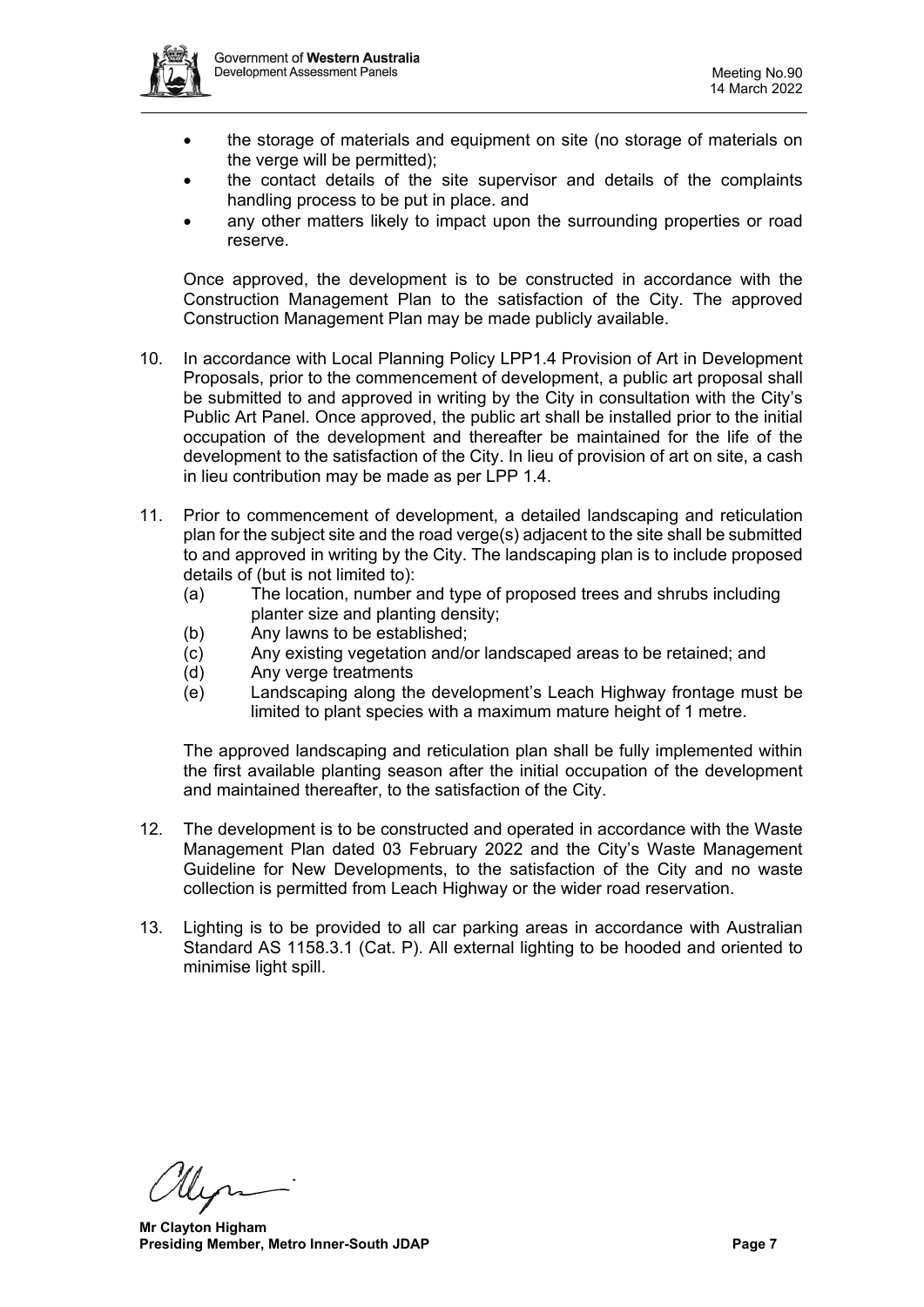

- 14. Prior to the commencement of each stage, indicated below a Road Safety Audit as per City of Melville Council Policy No. CP- 034 *Road Safety Audit* and approved in writing by the City*:* 
	- *a. Stage 3 - Detailed design*
	- *b. Stage 4 - Pre-opening (when the project is substantially complete and prior to opening to the public)*

The road safety audit shall include the internal road network and parking area within the development*.* The recommendations and corrective actions identified in the Road Safety Report shall be implemented to the satisfaction of the City.

15. Signage illumination must not exceed 300cd.m2 (candela per square metre) between sunset and sunrise. No sign shall flash, pulsate or chase, and should not contain fluorescent, reflective, or retro reflective colours or materials.

# **Main Roads WA Advice Notes**

a. Where applicable, the applicant is required to submit an application for consent of Main Roads to undertake works within the road reserve. Application forms and supporting information about the procedure can be found on the Main Roads website > Technical & Commercial > Working on Roads

#### **AMENDING MOTION**

**Moved by:** Ms Rachel Chapman **Seconded by:** Mr Clayton Higham

The following amendments were made en bloc:

(i) To amend Condition No.12 (now Condition No.11) to read as follows:

*Prior to commencement of development, a detailed landscaping and reticulation plan for the subject site and the road verge(s) adjacent to the site shall be submitted to and approved in writing by the City. The landscaping plan is to include proposed details of (but is not limited to):*

- *(a) The location, number and type of proposed trees and shrubs including planter size and planting density;*
- *(b) Any lawns to be established;*
- *(c) Any existing vegetation and/or landscaped areas to be retained; and*
- *(d) Any verge treatments, including*
- *(e) Landscaping along the development's Leach Highway frontage must be limited to plant species with a maximum mature height of 1 metre for Leach Highway verge.*

*The approved landscaping and reticulation plan shall be fully implemented within the first available planting season after the initial occupation of the development and maintained thereafter, to the satisfaction of the City.* 

**REASON: In order to better incorporate Main Roads requirements and clarify that the 1 m plant height limitation only applies in the Leach Highway verge.** 

 **Mr Clayton Higham Presiding Member, Metro Inner-South JDAP Page 8**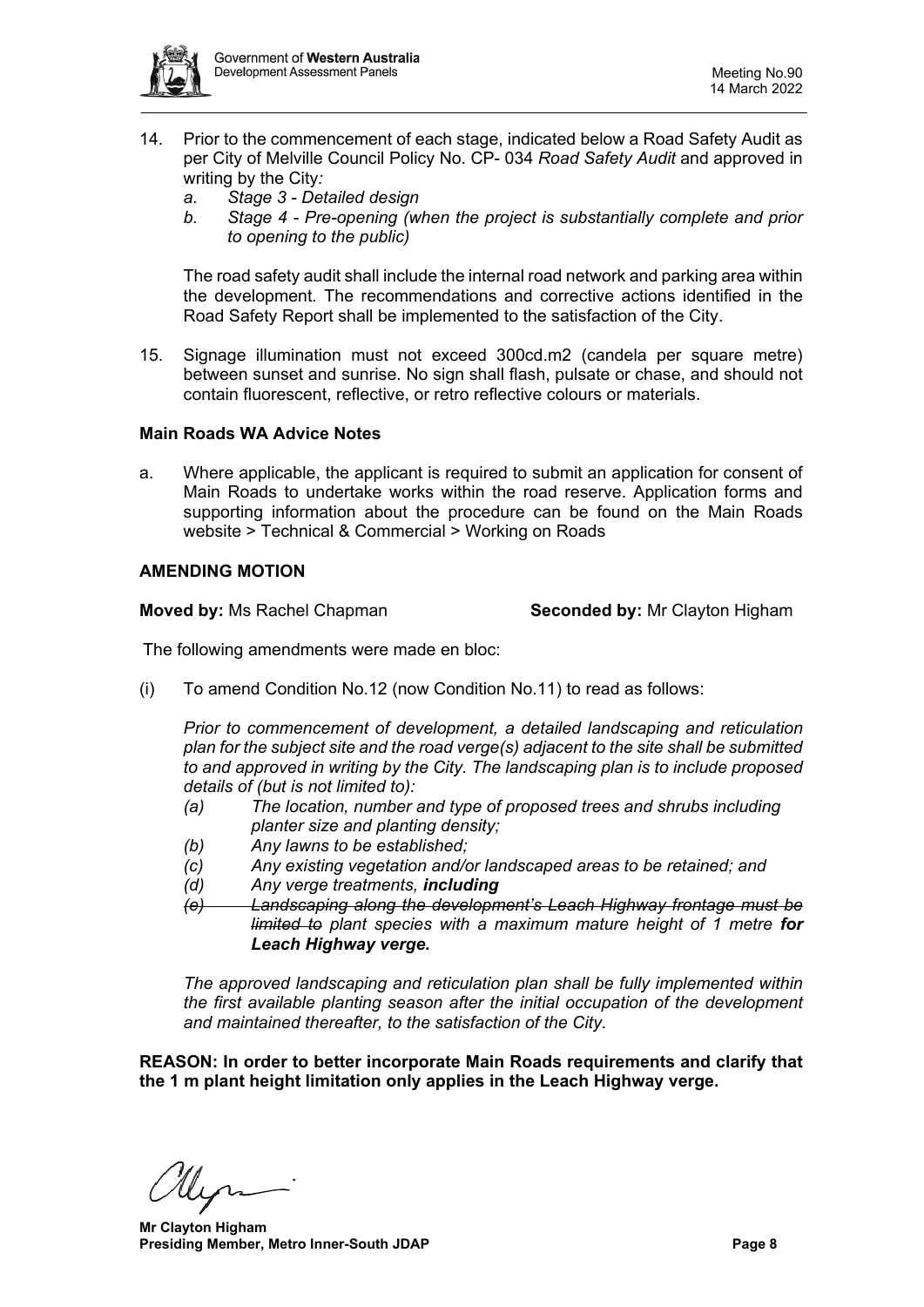

(ii) To amend Condition No.15 (now Condition No.14) to read as follows:

*Prior to the commencement of each stage, indicated below, a Road Safety Audit shall be prepared as per City of Melville Council Policy No. CP- 034 Road Safety Audit and approved in writing by the City:* 

- *a. Stage 3 - Detailed design*
- *b. Stage 4 - Pre-opening (when the project is substantially complete and prior to opening to the public)*

*The road safety audit shall include the internal road network and parking area within the development. The recommendations and corrective actions identified in the Road Safety Report shall be implemented to the satisfaction of the City.* 

**REASON: To include reference to the preparation of the Road Safety Audit which appeared to be inadvertently omitted from the condition wording.**

#### **The Amending Motion was put and CARRIED UNANIMOUSLY.**

#### **REPORT RECOMMENDATION (AS AMENDED)**

It is recommended that the Metro Inner-South JDAP resolves to:

1. **Approve** DAP Application reference DAP/21/02128 and accompanying plans (Site Plan DA. 101, Lower Ground Floor DA.102, First Floor DA.103, Elevations DA. 104, Cross Section DA.105 Perspectives DA.106, and Landscape Plan Rev. C) in accordance with Clause 68 of Schedule 2 (Deemed Provisions) of the *Planning and Development (Local Planning Schemes) Regulations 2015* and the provisions of the City of Melville Scheme Local Planning Scheme No. 6, subject to the following conditions:

#### **Conditions**

- 1. Pursuant to clause 26 of the Metropolitan Region Scheme, this approval is deemed to be an approval under clause 24(1) of the Metropolitan Region Scheme.
- 2. The development the subject of this approval must comply with the approved plans at all times unless otherwise approved in writing by the City of Melville or the Joint Development Assessment Panel.
- 3. All stormwater generated on site is to be retained on site to the satisfaction of the City. Prior to the commencement of development, a stormwater design plan, prepared by a suitably qualified civil engineer, is to be submitted demonstrating the development can accommodate an ARI of 1 in 100 year for a 24 hour storm duration for the written approval of the City.
- 4. In accordance with City of Melville Local Planning Policy LPP 2.1 Non-Residential Development, the removal of, or permanent covering of showroom windows and openings and the use of reflective or heavily tinted glazing at ground floor level is not permitted.

 **Mr Clayton Higham Presiding Member, Metro Inner-South JDAP Page 9 Page 9**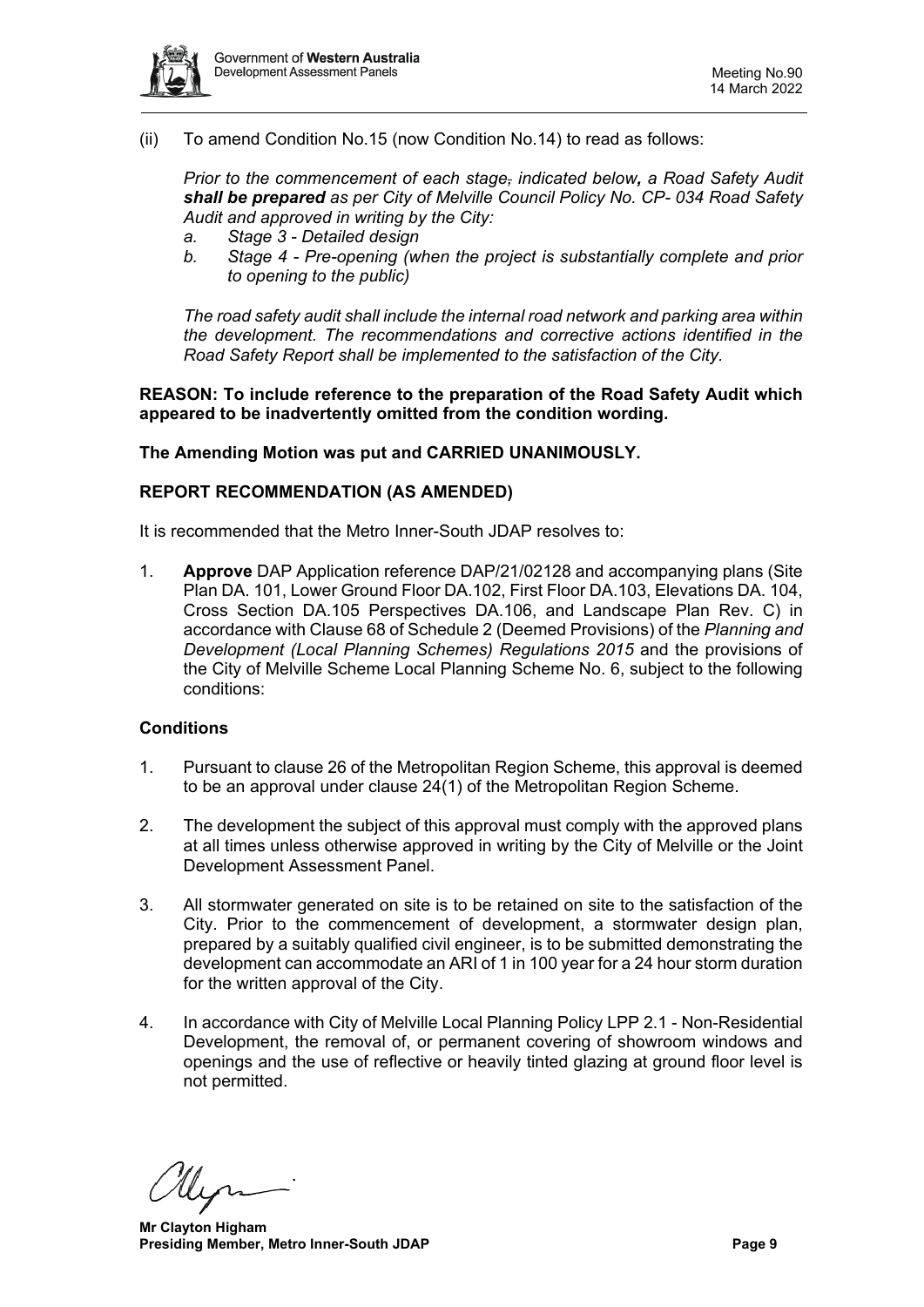

- 5. Prior to the initial occupation of the development, all vehicle and bicycle parking bays, manoeuvring areas and points of ingress and egress shall be provided in accordance with the approved plans and AS/NZS 2890.1:2004, to the satisfaction of the City and shall be retained for the life of the development.
- 6. The exterior colours, materials and finishes of the development shall align with the details shown on the approved Development Plans unless otherwise approved in writing by the City.
- 7. Any roof mounted or freestanding plant or equipment shall be located and/or screened so as not to be visible from the surrounding streets prior to the initial occupation of the development to the satisfaction of the City.
- 8. Where a driveway meets the street, walls or fencing within sight line areas are to meet the requirements contained under clause 8.7 of Local Planning Policy *LPP2.1 Non-Residential Development*, to the satisfaction of the City.
- 9. A Construction Management Plan is to be prepared by the applicant and submitted to the City for approval at least 30 days prior to lodging a Building Application. The Construction Management Plan shall detail how the construction of the development will be managed including the following:
	- public safety and site security;
	- hours of operation;
	- noise and vibration controls:
	- air and dust management;
	- stormwater, groundwater and sediment control;
	- waste and material disposal:
	- Traffic Management Plans prepared by an accredited personnel for the various phases of the construction, including any proposed road closures;
	- the parking arrangements for employees, contractors and sub-contractors;
	- on-site delivery times and access arrangements;
	- the storage of materials and equipment on site (no storage of materials on the verge will be permitted);
	- the contact details of the site supervisor and details of the complaints handling process to be put in place. and
	- any other matters likely to impact upon the surrounding properties or road reserve.

Once approved, the development is to be constructed in accordance with the Construction Management Plan to the satisfaction of the City. The approved Construction Management Plan may be made publicly available.

10. In accordance with Local Planning Policy LPP1.4 Provision of Art in Development Proposals, prior to the commencement of development, a public art proposal shall be submitted to and approved in writing by the City in consultation with the City's Public Art Panel. Once approved, the public art shall be installed prior to the initial occupation of the development and thereafter be maintained for the life of the development to the satisfaction of the City. In lieu of provision of art on site, a cash in lieu contribution may be made as per LPP 1.4.

 **Mr Clayton Higham Presiding Member, Metro Inner-South JDAP Page 10 Page 10**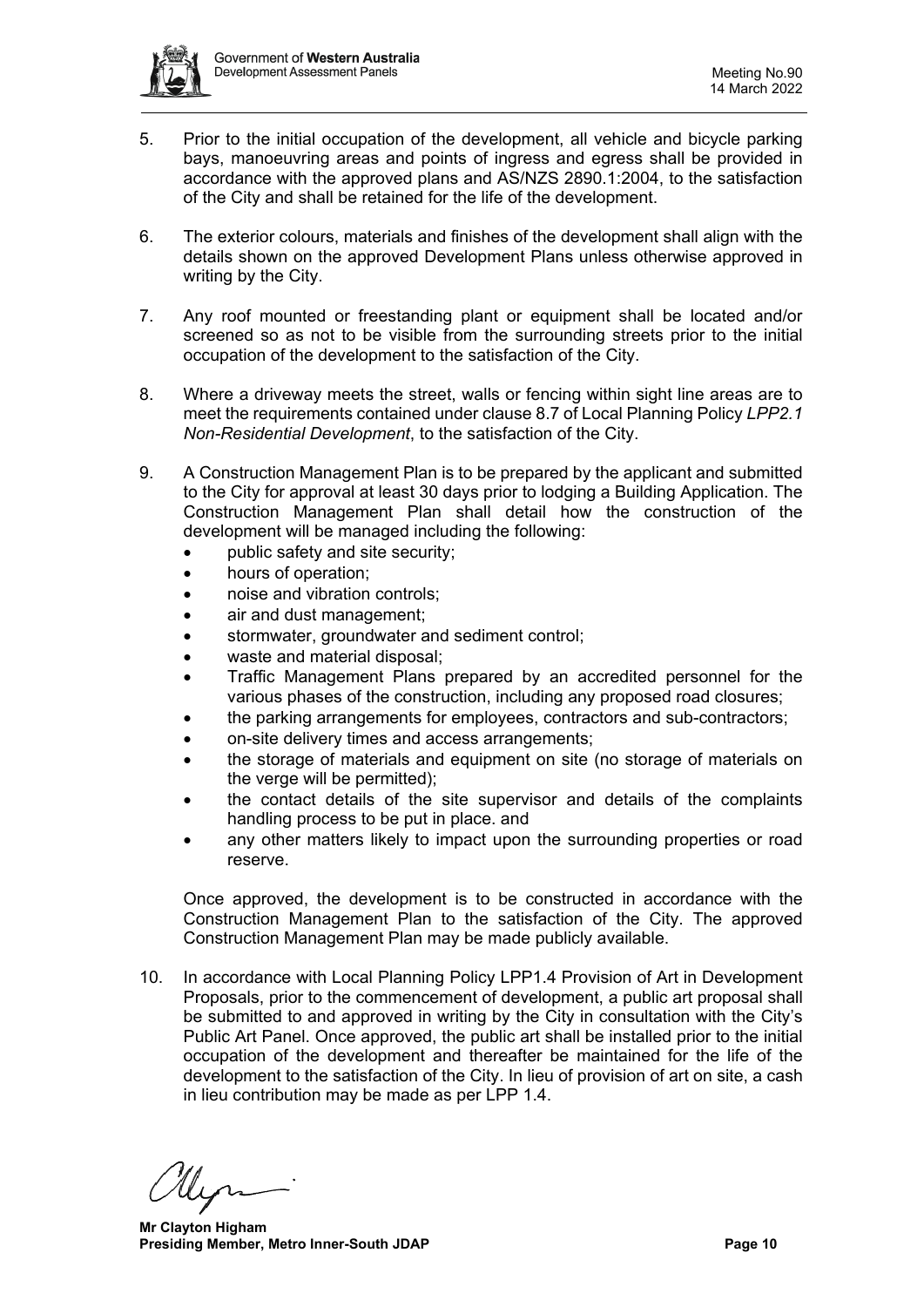

- 11. Prior to commencement of development, a detailed landscaping and reticulation plan for the subject site and the road verge(s) adjacent to the site shall be submitted to and approved in writing by the City. The landscaping plan is to include proposed details of (but is not limited to):
	- (a) The location, number and type of proposed trees and shrubs including planter size and planting density;
	- (b) Any lawns to be established;
	- (c) Any existing vegetation and/or landscaped areas to be retained; and (d) Any verge treatments including plant species with a maximum ma
	- Any verge treatments including plant species with a maximum mature height of 1 metre for Leach Highway verge.

The approved landscaping and reticulation plan shall be fully implemented within the first available planting season after the initial occup*ation of the development and maintained thereafter, to the satisfaction of the City.* 

- 12. The development is to be constructed and operated in accordance with the Waste Management Plan dated 03 February 2022 and the City's Waste Management Guideline for New Developments, to the satisfaction of the City and no waste collection is permitted from Leach Highway or the wider road reservation.
- 13. Lighting is to be provided to all car parking areas in accordance with Australian Standard AS 1158.3.1 (Cat. P). All external lighting to be hooded and oriented to minimise light spill.
- 14. Prior to the commencement of each stage indicated below, a Road Safety Audit shall be prepared as per City of Melville Council Policy No. CP- 034 Road Safety Audit and approved in writing by the City:
	- a. Stage 3 Detailed design
	- b. Stage 4 Pre-opening (when the project is substantially complete and prior to opening to the public)

The road safety audit shall include the internal road network and parking area within the development. The recommendations and corrective actions identified in the Road Safety Report shall be implemented to the satisfaction of the City.

15. Signage illumination must not exceed 300cd.m2 (candela per square metre) between sunset and sunrise. No sign shall flash, pulsate or chase, and should not contain fluorescent, reflective, or retro reflective colours or materials.

## **Main Roads WA Advice Notes**

a. Where applicable, the applicant is required to submit an application for consent of Main Roads to undertake works within the road reserve. Application forms and supporting information about the procedure can be found on the Main Roads website > Technical & Commercial > Working on Roads

 **Mr Clayton Higham Presiding Member, Metro Inner-South JDAP Page 11 Page 11**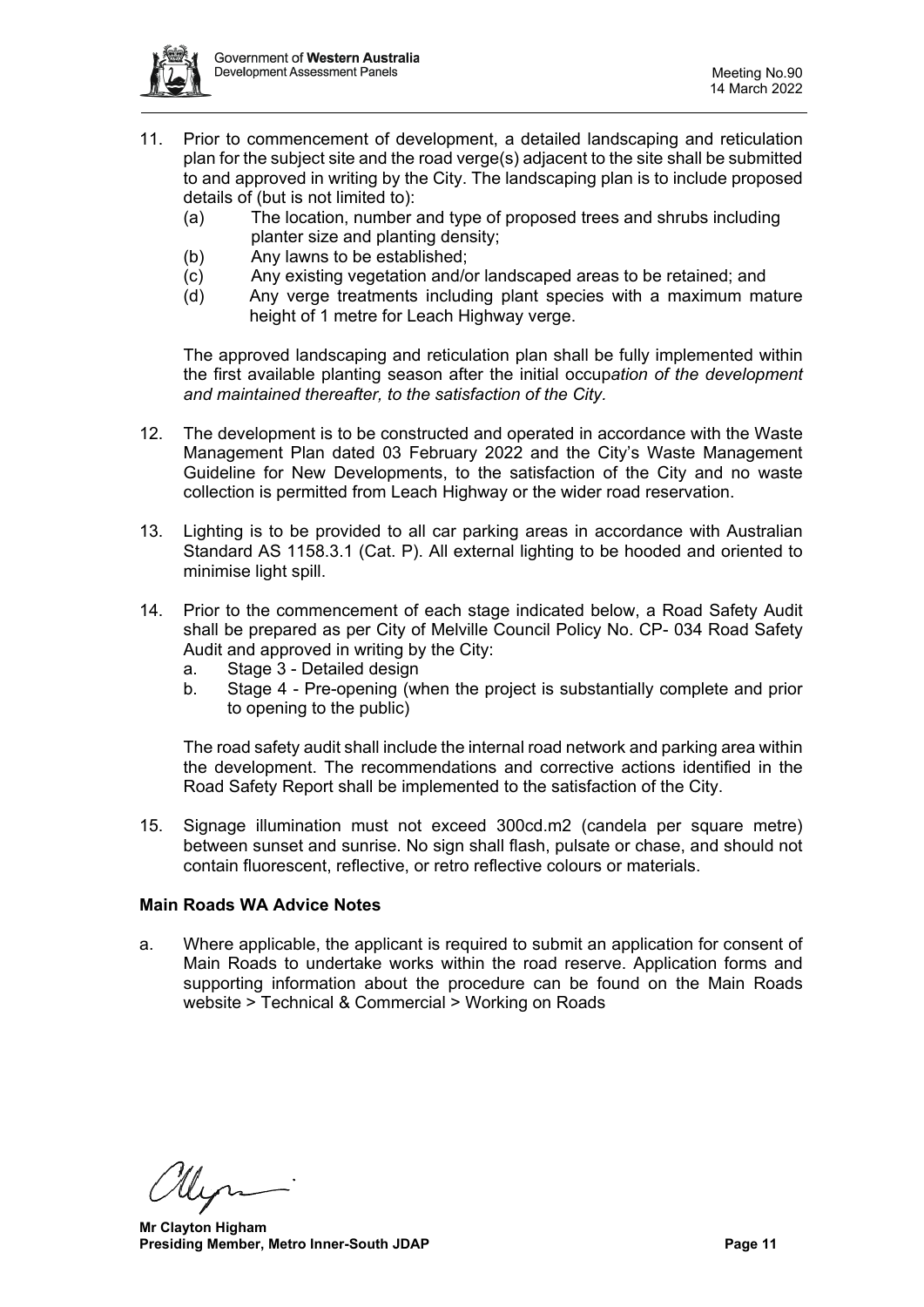

**The Report Recommendation (as amended) was put and CARRIED UNANIMOUSLY.**

**REASON: The Panel were of the opinion that the high quality redevelopment of the site as proposed would provide a positive contribution to the streetscape, particularly with the reduced street setback and would set a desirable precedent for future redevelopment in this area. It was considered that landscaping had been suitably addressed, noting the limitations of the site and requirements for open-air display of cars, maximum visibility and minimal debris. In the absence of overwhelming justification for a departure to the City's policy on the requirement for a Road Safety Audit, the condition was retained and considered not to be an onerous requirement.**

<span id="page-11-0"></span>**9. Form 2 – Responsible Authority Reports – DAP Amendment or Cancellation of Approval**

| Development Description:               | Amendment To Development Approval For<br>Proposed Alterations And Additions To Existing<br>Hotel                          |
|----------------------------------------|---------------------------------------------------------------------------------------------------------------------------|
| <b>Proposed Amendments:</b>            | Alterations to internal layout and external façade;<br>deletion of conditions 4 and 5 of previous<br>development approval |
| Applicant:                             | Formscape                                                                                                                 |
| Owner:                                 | Bareena Medical Pty as Trustee for Bareena<br>Property Pty Ltd                                                            |
| Responsible Authority:<br>DAP File No: | <b>Town of Victoria Park</b><br>DAP/20/01737                                                                              |

## <span id="page-11-1"></span>**9.1 No. 605 (Lot 601) Albany Highway, Victoria Park**

#### **REPORT RECOMMENDATION**

**Moved by: Ms Rachel Chapman <b>Seconded by:** Cr Vicki Potter

That the Metro Inner-South JDAP resolves to:

- 1. **Accept** that the DAP Application reference DAP/20/01737 as detailed on the DAP Form 2 dated 8 December 2021 is appropriate for consideration in accordance with regulation 17 of the *Planning and Development (Development Assessment Panels) Regulations 2011*;
- 2. **Approve** DAP Application reference DAP/20/01737 and accompanying plans in accordance with Clause 68 of Schedule 2 (Deemed Provisions) of the *Planning and Development (Local Planning Schemes) Regulations 2015*, the Metropolitan Region Scheme and the provisions of the Town of Victoria Park Town Planning Scheme No. 1, for amendments to development approval for Alterations and Additions to Existing Hotel at No. 605 (Lot 601) Albany Highway, Victoria Park, subject to the following

(a) Conditions 4 and 5 of development approval DA5.2019.699.1 dated 6 April 2020 being deleted.

 **Mr Clayton Higham Presiding Member, Metro Inner-South JDAP Page 12 Page 12**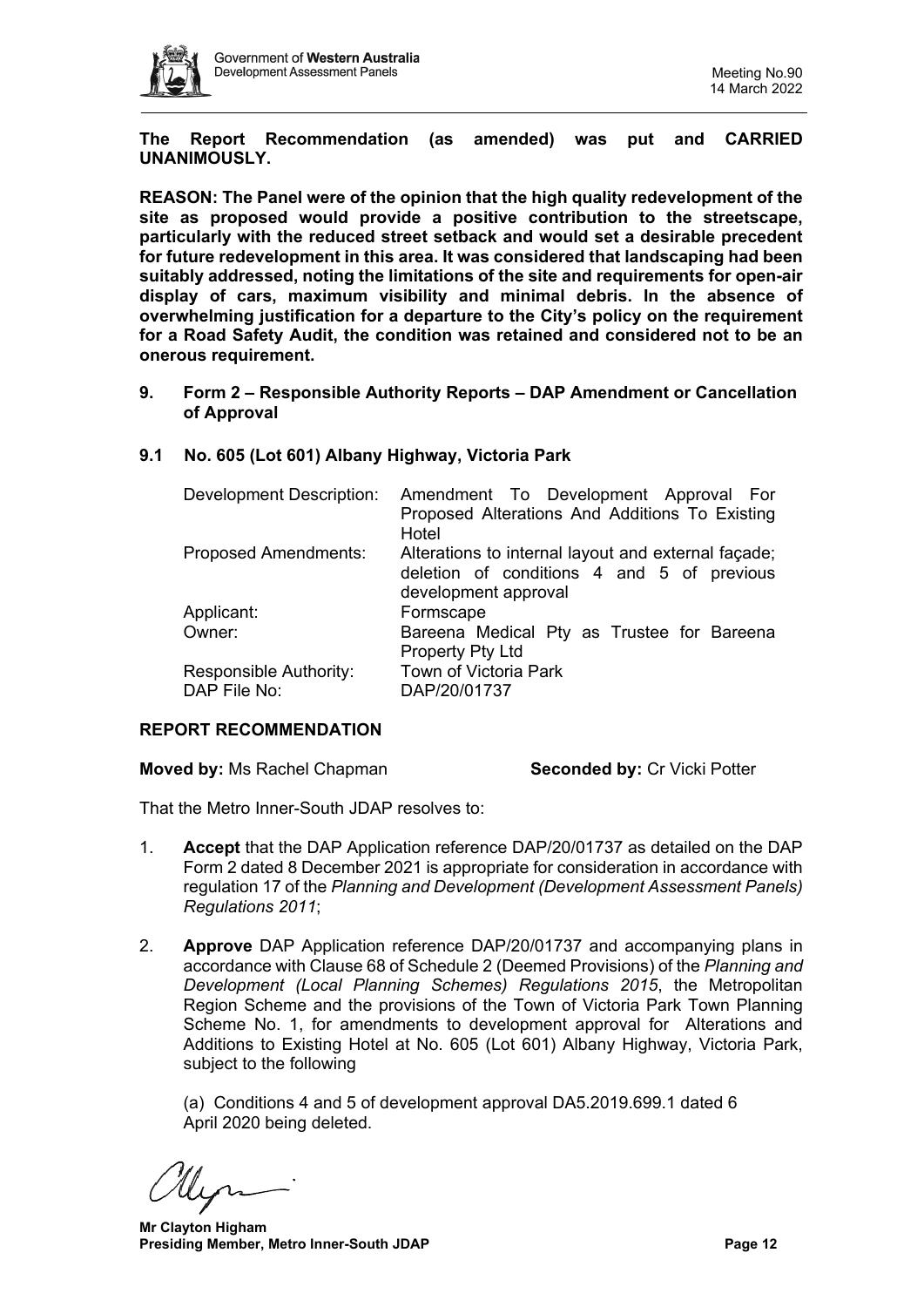

# **The Report Recommendation was put and CARRIED UNANIMOUSLY.**

**REASON: The Panel were of the opinion that despite the lengthy number of modifications proposed, as a whole the modifications were not substantial and did not depart from the essence of the previous approval, noting there have been a few modifications approved since the original approval in 2020.**

<span id="page-12-0"></span>*Cr Luana Lisandro left the panel at 9:50am. Cr Vicki Potter left the panel at 9:50am.*

#### **10. State Administrative Tribunal Applications and Supreme Court Appeals**

The Presiding Member noted the following SAT Applications –

<span id="page-12-1"></span>

| <b>Current SAT Applications</b> |                   |                          |                                          |                       |  |  |  |
|---------------------------------|-------------------|--------------------------|------------------------------------------|-----------------------|--|--|--|
| File No. &<br><b>SAT</b>        | LG<br><b>Name</b> | <b>Property Location</b> | <b>Application</b><br><b>Description</b> | <b>Date</b><br>Lodged |  |  |  |
| DR No.                          |                   |                          |                                          |                       |  |  |  |
| DAP/21/01936                    | Town of           | No. 176 (Lot 40)         | <b>Proposed Office</b>                   | 09/08/2021            |  |  |  |
| DR 168/2021                     | Victoria          | Burswood Road,           | Tower                                    |                       |  |  |  |
|                                 | Park              | <b>Burswood</b>          |                                          |                       |  |  |  |

llyn-

 **Mr Clayton Higham Presiding Member, Metro Inner-South JDAP Page 13 Page 13**